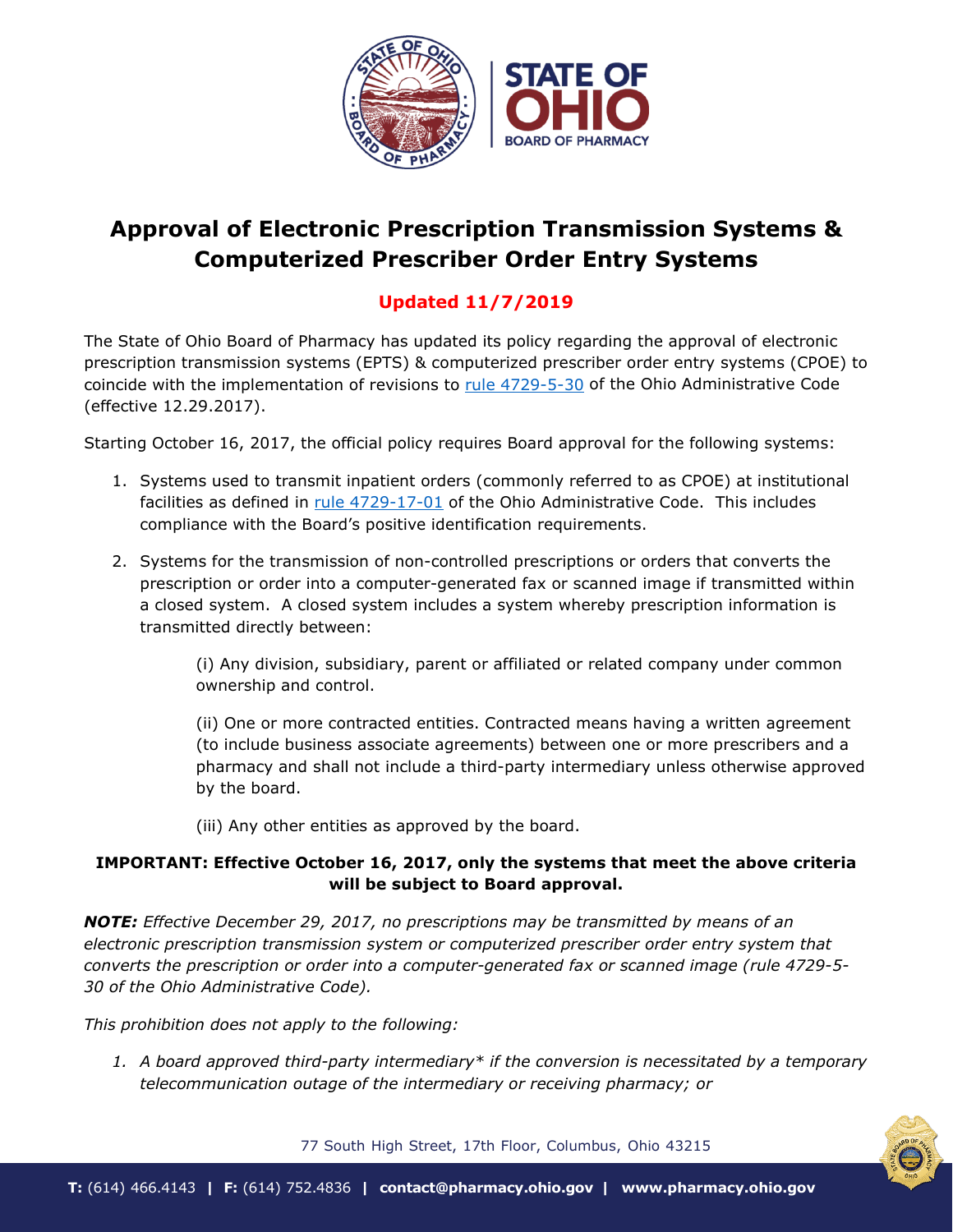*2. A board approved system for the transmission of non-controlled prescriptions that converts the prescription into a computer-generated fax or scanned image if transmitted within a closed system.* 

# **\*The following third-party intermediaries have been approved by the Board:**

- **1. Surescripts (Approved 12/11/2017)**
- **2. eRx Network (Approved 2/7/2018)**
- **3. WENO Exchange (Approved 11/6/2019)**

For more information on this policy change, please review the following frequently asked questions. If you need any additional information, please contact the Board by email at [erx@pharmacy.ohio.gov.](mailto:erx@pharmacy.ohio.gov)

#### **Frequently Asked Questions**

### **Q1) The Board of Pharmacy's updated rule on approval required for CPOE systems applies to "institutional facilities." What type of facilities are covered by this rule?**

Rule [4729-17-01](http://codes.ohio.gov/oac/4729-17-01) of the Ohio Administrative Code defines an institutional facility as follows:

"Institutional facility" means a hospital as defined in section [3727.01](http://codes.ohio.gov/orc/3727.01) of the Revised Code, or a facility licensed by the State Board of Pharmacy and the Ohio Department of Health, the Ohio Department of Rehabilitation and Correction, the Ohio Department of Developmental Disabilities, or the Ohio Department of Mental Health and Addiction Services at which medical care is provided on site and a medical record documenting episodes of care, including medications ordered and administered, is maintained, including, the following:

- (1) Convalescent homes;
- (2) Developmental facilities;
- (3) Long term care facilities;
- (4) Nursing homes;
- (5) Psychiatric facilities;
- (6) Rehabilitation facilities;
- (7) Developmental disability facilities;

(8) Level III sub-acute detoxification facilities certified by the Ohio department of mental health and addiction services;

- (9) State or local correctional facilities, as defined in section  $5163.45$  of the Revised Code;
- (10) Any other facility as determined by the board.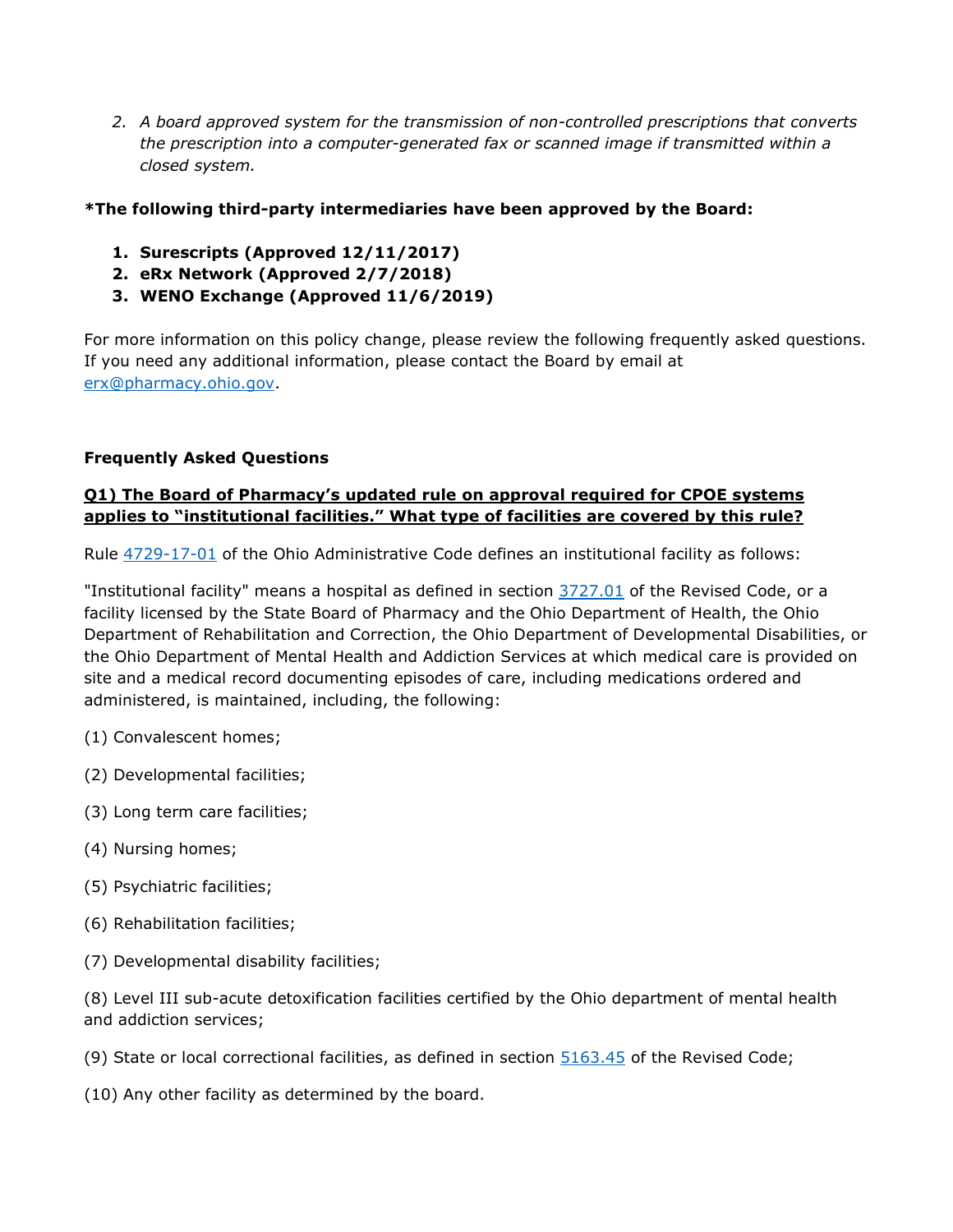# **Q2) Will EPTS systems that generate outpatient prescriptions in an institutional facility require approval by the Board of Pharmacy?**

No. Systems that transmit outpatient prescriptions are not required to be approved by the Board. All controlled substance electronic prescriptions are covered by the Drug Enforcement Administration's (DEA) regulations on E-Prescribing of Controlled Substances (EPCS), including acceptable forms of two-factor authentication.

**IMPORTANT:** While the Board will no longer approve systems for the transmission of outpatient prescriptions, it is a requirement of the Medical, Nursing and Dental Boards that, effective December 29, 2017, every prescriber includes the first four alphanumeric characters (ex. M16.5) of the diagnosis code (ICD-10) or the full procedure code (Current Dental Terminology - CDT) on all opioid prescriptions.

**NOTE:** The requirement for the ICD-10 or CDT code for all controlled substances goes into effect on June 1, 2018.

# **Q3) What systems will the Board of Pharmacy be reviewing and approving?**

The Board of Pharmacy will *ONLY* be reviewing and approving systems that are used to transmit prescriptions internally (i.e. inpatient prescriptions) within an institutional facility and all systems that transmit prescriptions by converting the prescription into a computer-generated fax or scanned image (commonly referred to as "e to fax") for transmission within a closed system. The Board of Pharmacy will be specifically reviewing each system to ensure it meets the positive ID requirements defined in rule 4729-5-01 of the Ohio Administrative Code.

# **Q4) What new restrictions will be placed on "e to fax" prescription transmission systems?**

Except as outlined in the next paragraph, prescribers will not be permitted to transmit prescriptions by computer-generated fax (this includes both EPTS and CPOE systems). However, the prescriber can print out the prescription, sign it with a manual wet-ink signature, and fax the prescription or order to the pharmacy. The fax of the prescription must include header information identifying the origin of the fax.

There are two exceptions to restrictions on "e to fax" prescription transmission systems:

- 1) If there is a temporary outage by a Board-approved third-party intermediary or the receiving pharmacy, then a computer-generated faxed prescription will be accepted. **NOTE: An updated list of third-party intermediaries will be added to this document in early December.**
- 2) An "e to fax" prescription transmission system can also be used for prescriptions or orders transmitted as part of a closed system. A closed-system "e to fax" prescription or order transmission system requires approval by the Board.